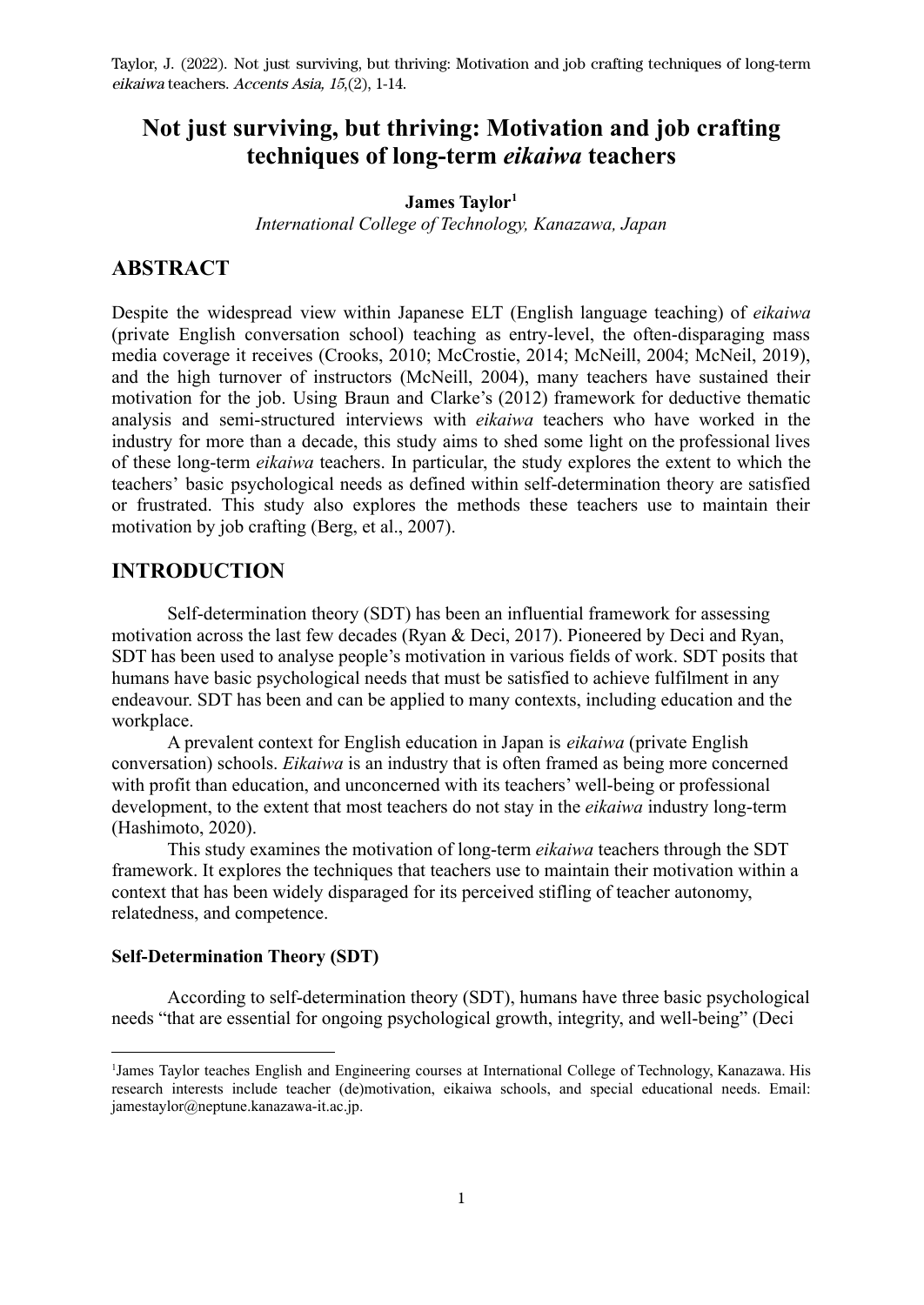& Ryan, 2000, p. 229): autonomy, relatedness, and competence. When these needs are satisfied, we can flourish and our intrinsic motivation increases; when these needs are frustrated, our wellness, including intrinsic motivation, can suffer (Ryan & Deci, 2017). First, autonomy in SDT refers to "the need to self-regulate one's experiences and actions" by doing things of one's own volition to a certain extent (Ryan & Deci, 2017, p. 10). It is possible to be autonomous while still dependent on others. Autonomy can be frustrated when we are required to perform tasks or actions that do not align with what we want to do.

Second, relatedness means "feeling socially connected" and important to social groups such as work (Ryan & Deci, 2017, p. 11). Relatedness can be frustrated by isolation or a sense of not being valued or listened to. Relatedness can be linked to the concept of communities of practice, which Wenger-Trayner and Wenger-Trayner (2015) define as "groups of people who share a concern or a passion for something they do and learn how to do it better as they interact regularly" (p. 1). Communities of practice "are an integral part of our lives" (Wenger, 1998, p. 7). As part of a community of practice, employees "develop or preserve a sense of themselves they can live with, have some fun, and fulfil the requirements of their employers and clients" (Wenger, 1998, p. 6). Within a community of practice, individuals' identities are linked to the community of which they are members (Wenger, 1998).

Third, competence in SDT is "our basic need to feel effectance and mastery," i.e. that we are "able to operate effectively" (Ryan & Deci, 2017, p. 11). In other words, we feel that we can do our job (or other tasks) to a satisfactory standard. Competence can be frustrated by negative feedback or criticism or overly difficult challenges.

In summary, every human needs to feel that their autonomy, relatedness, and competence are being supported. If this is the case, they are able to feel psychologically well, but if their needs are frustrated, their well-being will be negatively affected.

### **Job Crafting**

Job crafting is the process by which workers "utilize opportunities to customize their jobs by actively changing their tasks and interactions with others" (Berg, et al., 2007, p. 1). Engaging in job crafting can help workers who feel their basic psychological needs are being frustrated to find their own ways of satisfying those needs. Berg, et al. (2013) categorise job crafting into three forms: task crafting; relational crafting; and cognitive crafting.

The first form, task crafting, entails taking on additional tasks, altering the way certain tasks are performed, not doing some tasks, or adjusting the amount of time spent on a task. Second, relational crafting is spending more or less time with certain colleagues, and changing interactions with other people. Third, cognitive crafting relates to "employees changing the way they perceive the tasks and relationships that make up their jobs" (Berg, et al., 2013, p. 82). By taking the initiative in these ways, employees can make their work more meaningful to themselves and boost their motivation (Berg, et al., 2013) and increase their attachment to their job (Wang, et al., 2018).

Studies in a variety of fields have shown the benefits to workers and organisations of job crafting. Wrzesniewski and Dutton (2001) give three specific examples of job crafting in different fields. They found that design engineers adjusted the number and type of tasks they performed in order to improve the work flow of a project. Second, hospital cleaners increased their interaction with patients and their families. Finally, they found nurses who gathered and shared more information about patients. In each of these cases, the workers could alter their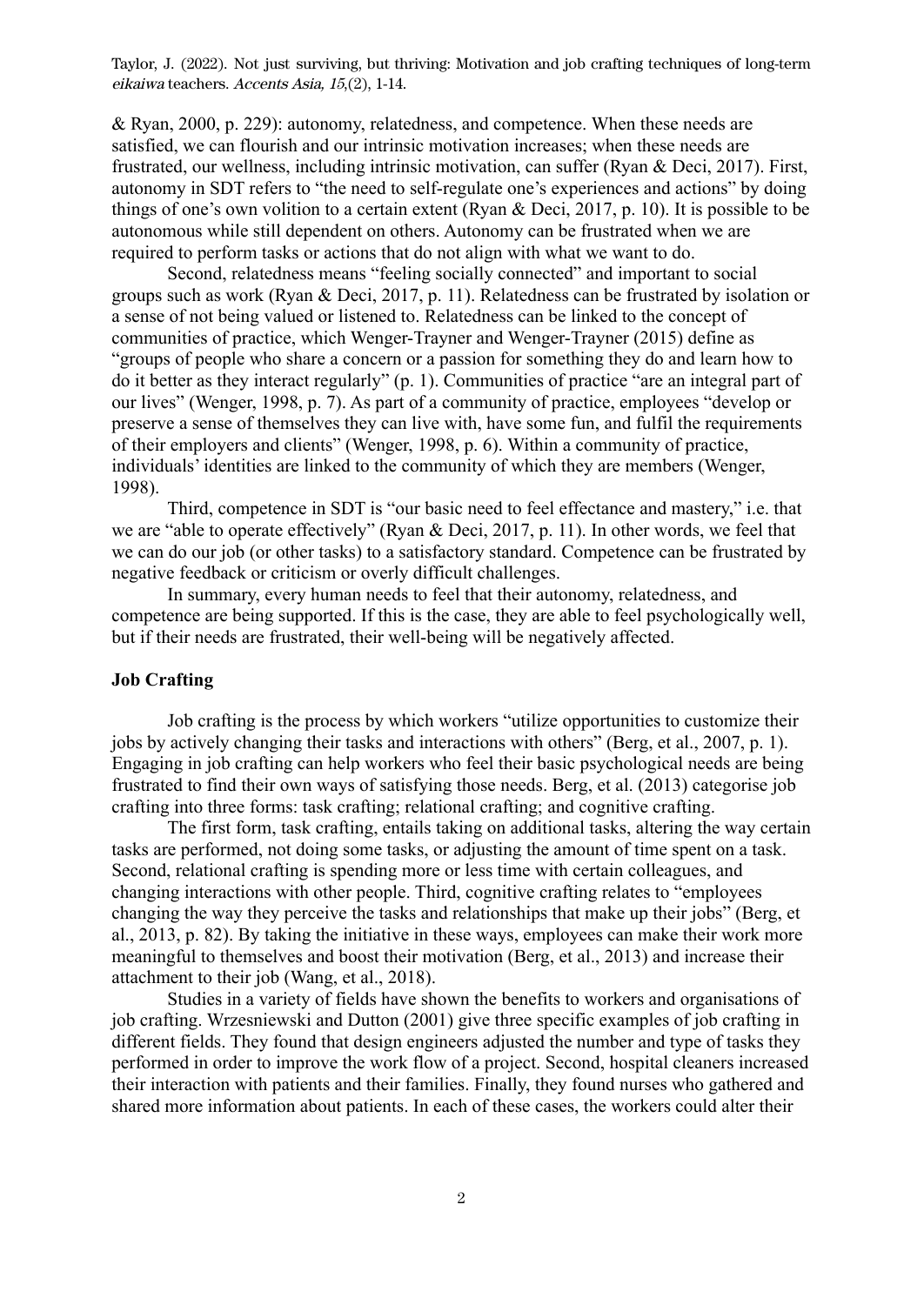feelings regarding their workplace role positively. Berg, et al. (2010) found numerous ways in which university lecturers crafted their jobs to enable them to make connections with things they were passionate about, such as philanthropic work, music, and translation. Grant, et al. (2007, cited in Berg, et al., 2007) showed that workers in the service industry used job crafting techniques to feel that they were "making a greater and more meaningful impact" (p. 4).

#### *Eikaiwa schools*

*Eikaiwa* schools cater for students of all ages and are found throughout Japan. According to data from the Ministry of Economics, Trade and Industry, in 2019, there were over 4,000 *eikaiwa* schools in Japan employing over 10,000 instructors and catering to more than 5 million students, resulting in over 90 million yen in sales (METI, 2019). The US Commercial Service estimated the *eikaiwa* industry's value at \$2,772 million (2015). *Eikaiwa* schools typically employ what the industry defines as "native speaker"<sup>2</sup> instructors, and whom the schools often feature prominently in their promotional materials. Within the *eikaiwa* context, "native speaker" usually means the instructor is white and originally from one of a select group of Western countries (Lowe, 2020). By placing such importance on instructors' origin and race, *eikaiwa* schools perpetuate the situation in which Western "native speakers" are ideal, and everyone else is deficient in comparison (Lowe, 2020).

Despite their ubiquity, however, *eikaiwa* schools endure a negative reputation, which can be seen through academic literature and mass media (Hooper & Hashimoto, 2020). *Eikaiwa* schools can be broadly split into two categories: national chains and independent schools. National chains usually have schools in multiple locations throughout the country, whereas independent schools tend to be smaller, often with just one or a small number of branches. *Eikaiwa* schools, particularly the national chains, often use a set curriculum and teaching materials to ensure uniformity across all instructors. There is a popular perception of *eikaiwa* as "McEnglish," meaning that standardised curricula and pedagogically unsound methodology makes *eikaiwa* teachers little more than "the pedagogic equivalent of burger flippers" (McNeill, 2004). Prescribed materials can lead instructors to feel that their autonomy is restricted (Taylor, 2017; 2020). Furthermore, interviewees in Taylor (2017; 2020) believed that their employers were infringing on their private time, which also negatively impacted their autonomy.

In terms of relatedness, Taylor (2017; 2020) found that strained relationships with management and other teachers led to negative work experiences. Nuske (2014) and Bossaer (2003) both explain how a mismatch in perceptions and expectations of various aspects of *eikaiwa* teaching between employer and employee can result in negativity. Short-term contracts are cited by teachers in Appleby (2013) and Taylor (2017) as sources of instability. Other issues have been shown to exist between management and teachers that affect relatedness. Bailey's (2006) analysis of advertisements for *eikaiwa* schools shows the sexualisation of white male teachers, which suggests that teachers' individuality is not a concern of management. McCrostie (2014) reported that instructors at a national chain were subjected to sexual harassment by students but not supported or protected by their employer, while McNeil (2019) recounted an experience where a student requested he not teach her

 $2^{2}$  I have used quotation marks for this term to show that "native speaker" status is "a largely socially constructed category applied to speakers on the basis on non-linguistic factors such as race and nationality" (Lowe, 2020, p. 32).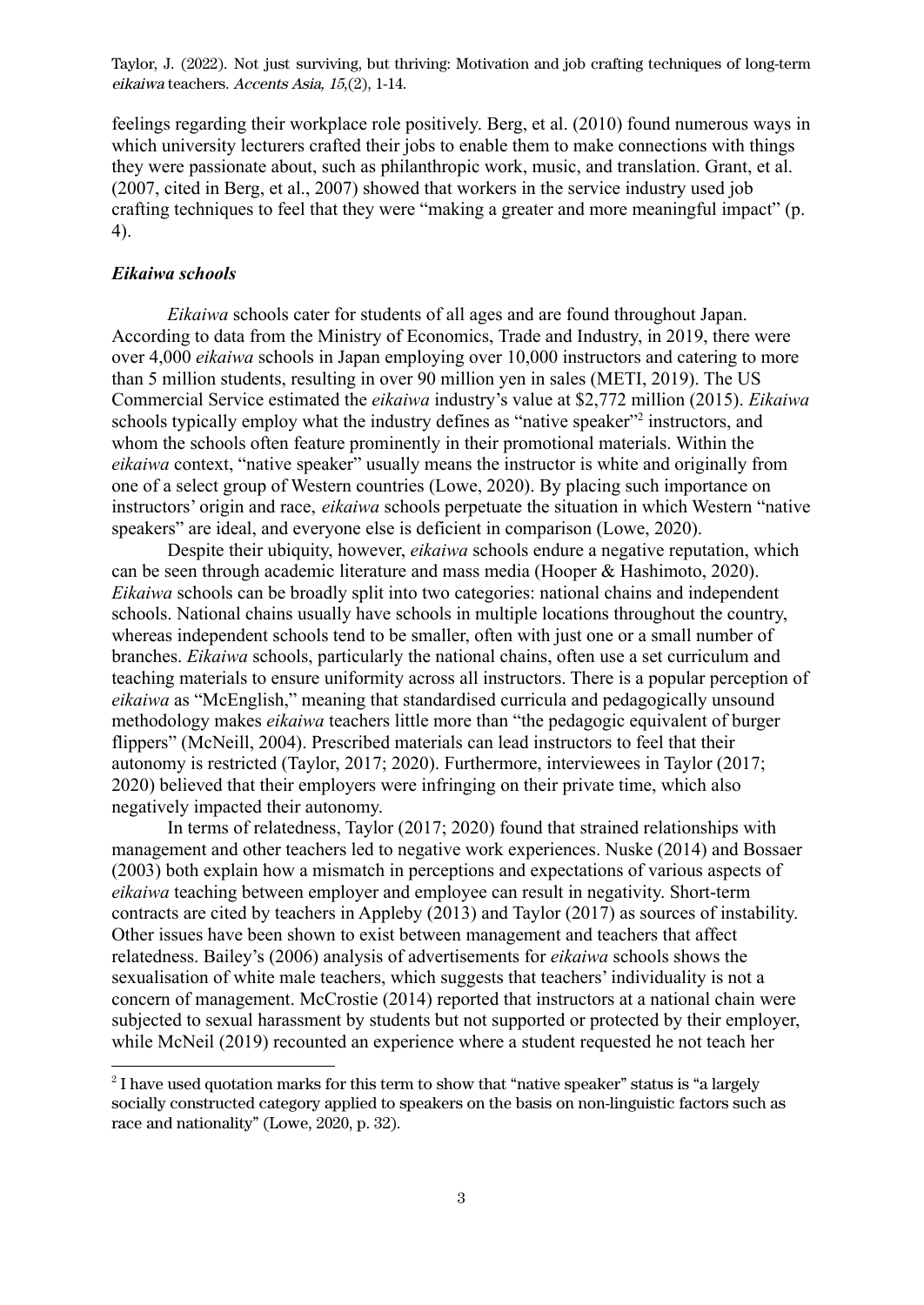lessons as she wanted a white teacher. These examples appear to demonstrate a lack of support for teachers, which can negatively affect teachers' need for relatedness. *Eikaiwa* schools are derided by Seargeant as "propagators of stereotype" due to what he sees as the suppression of teachers' individuality (2009, p. 94), which can lead to them feeling their relatedness need is being frustrated.

With regards to competence, interviewees in Taylor (2017; 2020) complained that training provisions were inadequate and that career development opportunities were severely lacking. In the mass media, there is another pervasive perception of *eikaiwa* teachers: "Charisma Man." Crooks (2010) explains that the "Charisma Man" stereotype is not limited to literature, television, and film set in Japan, but is also evident in popular culture from other countries. This stereotype is of a young white male who is seen as unattractive by women in his home country. He works in a fast-food restaurant as a burger flipper, in what is perhaps a reference to the aforementioned view of the *eikaiwa* industry's similarity to the fast food industry. On arrival in Japan, the young white man starts work as an *eikaiwa* teacher, a job he approaches with scant professionalism, and is transformed into "Charisma Man," becoming irresistible to Japanese women, many of whom are his students (Rodney and Garscadden, 2010). The "Charisma Man" stereotype suggests that *eikaiwa* teachers are not concerned with professionalism or professional development and, by extension, competence.

The negative views of the *eikaiwa* industry and *eikaiwa* teachers that have permeated Japanese society and been reported in academic research have led some former *eikaiwa* teachers to feel that past *eikaiwa* experience is a blot on their CV (Hooper, 2017, as cited in Hooper & Hashimoto, 2020). Many *eikaiwa* teachers do not stay in the job long-term (McNeill, 2004); however, there are those who do choose to stay, although it is also possible that some may be forced to stay due to a lack of qualifications which hinders their ability to find other work. I worked for a national chain *eikaiwa* for 1 year, 10 months (2012-2014). I did not – and do not – see my time in *eikaiwa* as a blot on my CV. Nevertheless, I did feel a variety of negative emotions at the end of that time. I felt that my autonomy had been frustrated by the set curriculum and materials that I was required to use; my competence had been thwarted by minimal training and seemingly non-existent opportunities for my career to progress within the *eikaiwa* industry; and my relatedness had been stifled to some extent through a distant and strained relationship with management (Taylor, 2017). During my time in *eikaiwa* I had colleagues who had worked at the company for approximately a decade, and I wondered how and why they had stayed for so long while so many others, like myself, left after a comparatively short time. To my knowledge, there has not yet been a study devoted to investigating what motivates some *eikaiwa* teachers to continue working in the industry long-term.

#### **METHODOLOGY**

### **Participants**

Three current *eikaiwa* teachers gave their informed consent to participate in this study. I already knew two of the participants, while a third was recommended by a colleague. Each of the participants had been working in *eikaiwa* for more than 10 years at the time of the interviews (May-June, 2020); thus they represented both a convenience and a criterion sample (Dörnyei, 2007, pp. 128-9). The participants' information is listed in Table 1.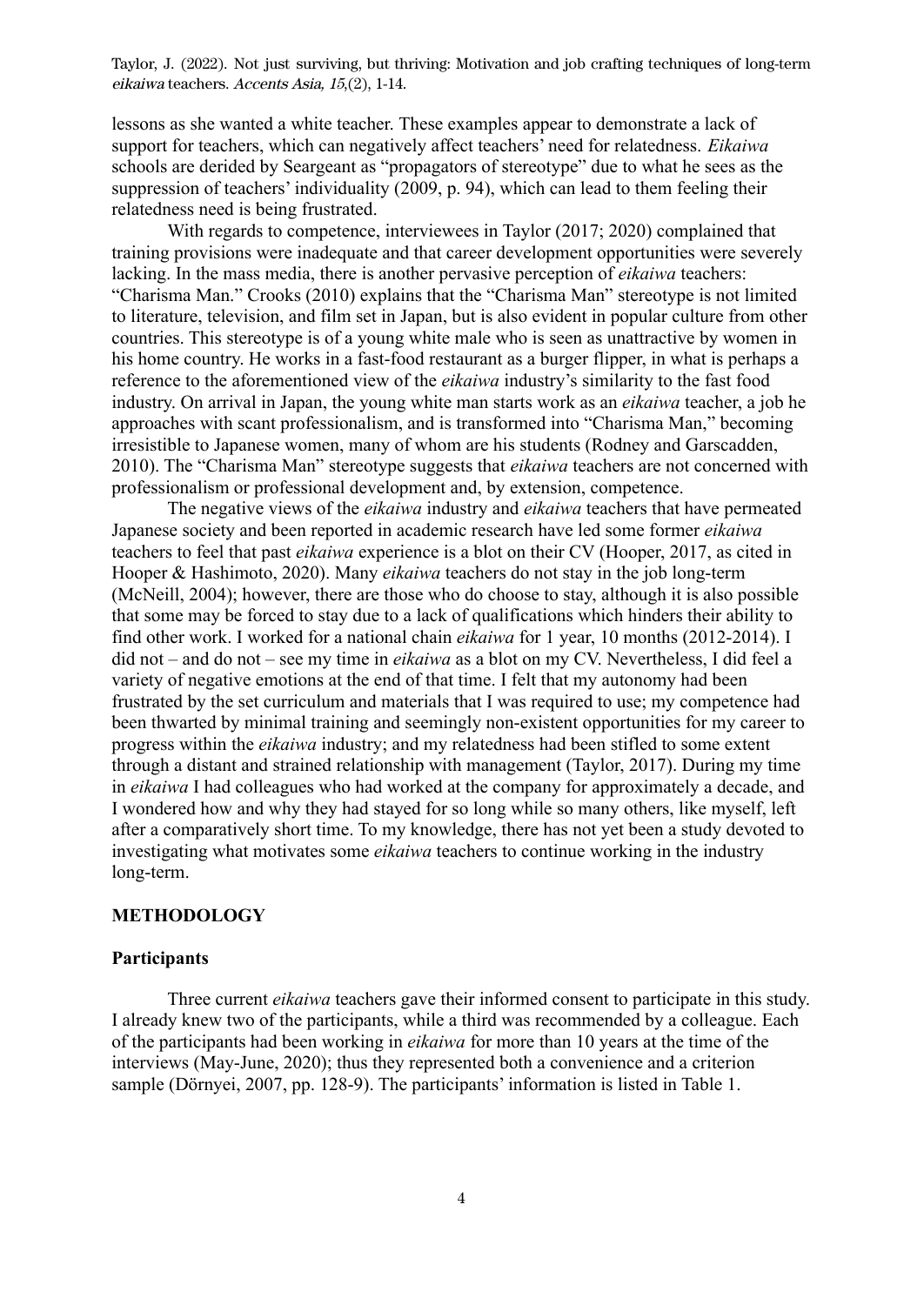| Pseudonym | Nationality | Gender | Years of experience in <i>eikaiwa</i> as of June,<br>2020 |
|-----------|-------------|--------|-----------------------------------------------------------|
| Chris     | American    | male   |                                                           |
| Rose      | Canadian    | female | 16                                                        |
| Will      | Australian  | male   | 14                                                        |

Table 1. Participants

#### **Positionality**

Boyatzis (1998) asserts that "qualitative research is subjective" (p. 15); thus it is imperative that I address my own subjectivity in relation to this study. As mentioned above, I worked in a national chain *eikaiwa* school for 1 year, 10 months but felt demotivated by the end of that period. Participants in this study were aware of my status as a former *eikaiwa* teacher and it may have made me more relatable to them. My insider knowledge of *eikaiwa* schools may also have helped the participants feel more willing to describe their experiences in greater detail to me as I was likely to understand and may have had similar experiences myself. However, I may also have unconsciously imposed my personal experience onto the interpretation of the data. My prior relationship with two of the participants and the fact that the third participant and I shared a mutual acquaintance may have influenced their answers somehow. Furthermore, the participants and I are all white and classed as "native speakers" of English, and our similarity in those respects may have had an effect on both the production and analysis of interview data

#### **Instrument**

Each participant was interviewed twice. Prior to the interviews, participants wrote their brief language teaching history in the form of a table. Questions were developed based on the information gained from the language teaching histories and the three basic psychological needs in SDT. I consulted with an external colleague during the construction of the interview guide to enhance the trustworthiness of the instrument and thereby of the study (Loh, 2013). Initial interviews took between 45 and 60 minutes, while follow-up interviews lasted between 30 and 45 minutes. I chose interviews because they are "one of the most powerful ways…of understanding others" and they offer scope for delving deeply into subjects (Punch & Oancea, 2014, p. 182). The semi-structured nature of the interview allowed space for the participants to elaborate on their answers. Interview guides can be seen in the Appendices.

#### **Data Collection and Analysis**

This study took a qualitative approach. Interviews were carried out via each participant's preferred online telecommunication tool (Skype, Facebook Messenger, Zoom), and were recorded and subsequently transcribed verbatim. Follow-up interviews were conducted in the same way to clarify and ask further questions about certain topics or explore topics that were not covered in the initial interview. The follow-up interviews were also recorded and transcribed verbatim. Copies of the transcripts of both interviews were sent to the participants for their reference and to verify accuracy. Data were analysed thematically following the phased approach outlined by Braun and Clarke (2012). Because the codes and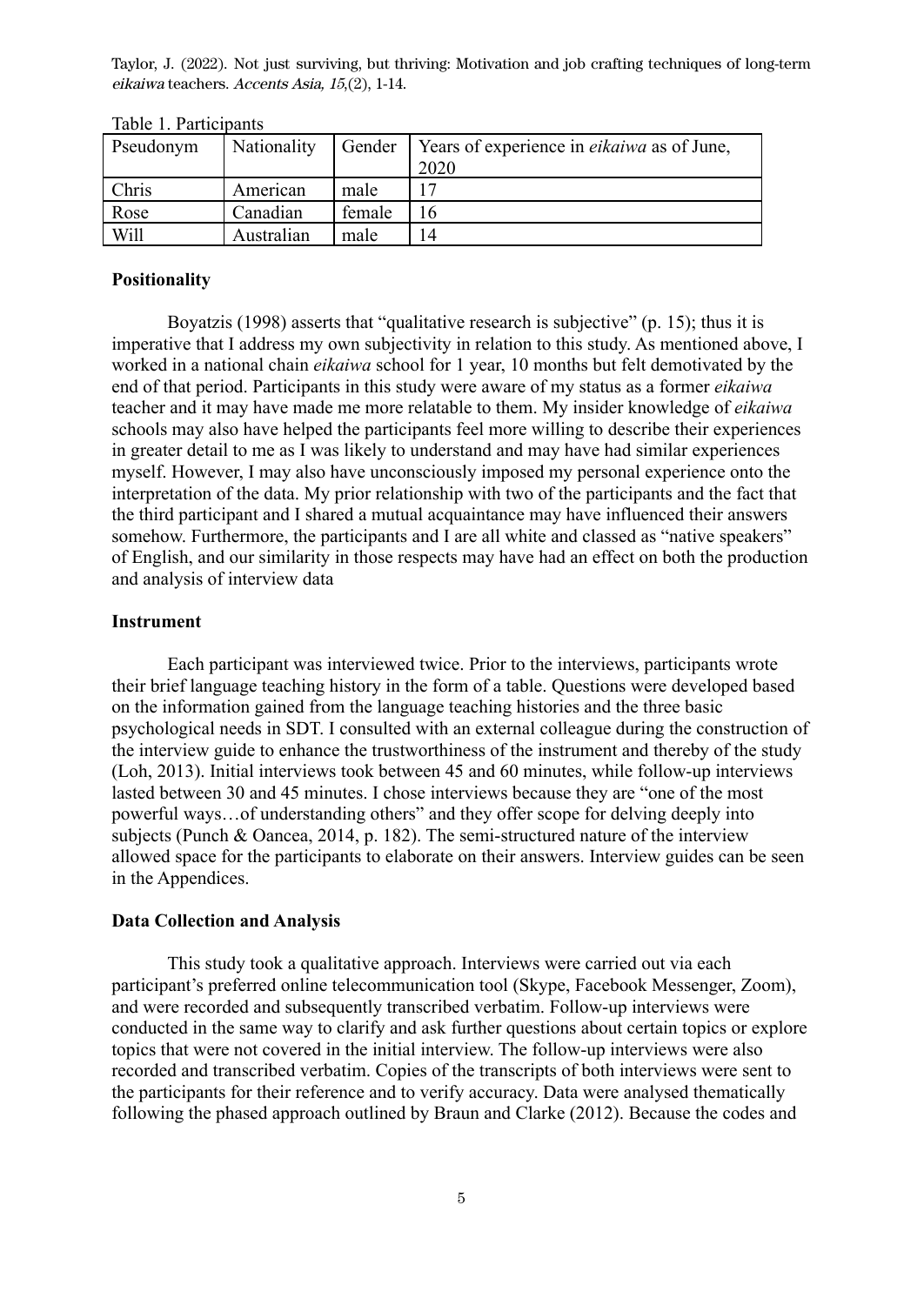themes were predetermined by the three basic psychological needs of SDT (autonomy, relatedness, competence), the data analysis also involved a deductive approach. Initial coding was done by hand, with quotations and passages related to the themes being highlighted and assigned latent, descriptive codes. Following this, the coded data were copied into new, separate documents (one for each theme), which allowed for revision of the selected data, and subsequently, deeper interpretation of the data. Early drafts of the findings and discussion were sent to a colleague who also researches *eikaiwa* and whose feedback constituted a form of peer validation (Loh, 2013). In the following section, I show and discuss the findings of the data collection.

## **FINDINGS & DISCUSSION**

Data were organised thematically according to the three basic psychological needs outlined in SDT: autonomy, relatedness, and competence. In this section I will present data from the interviews relating to each of the three basic psychological needs and show the job crafting techniques used by the interviewees.

#### **Autonomy**

As previously discussed, the need for autonomy in SDT is defined as the need to be able to exert a degree of choice and control over the actions or tasks that one performs (Ryan & Deci, 2017). The three participants, Chris, Rose, and Will, described several ways in which they felt their need for autonomy was supported by their employer. Chris appeared to exhibit the most significant level of autonomy satisfaction. Chris explained that he had "extreme flexibility" over his assigned duties at his current job, particularly over his schedule and what he does in the classroom: "I teach however I like." Similarly, Rose was able to choose "one or two activities" in each lesson at both her previous job at a national chain and her current job at an independent *eikaiwa*. Chris also expressed high levels of autonomy with regard to oversight by management, which he said trusts him with whatever he chooses to do. Chris explained that he was not asked to do many additional tasks, although prior to the interviews he had been asked to help organise meetings, and in the past, he had needed to step in when other teachers were having problems. Will's autonomy was supported by the fact that he was able to choose which branch to go to or which teacher to conduct training with when his schedule allowed it.

However, the interviewees also described how they felt their autonomy was frustrated by various aspects of their jobs. Rose and Will both taught with prescribed materials in a system where the curriculum was set by the school and the structure of every lesson was designed to be identical. The manager at the independent *eikaiwa* where Rose currently works was very keen on photographing and videoing lessons, whereas Rose was not. Teachers at her current workplace are required to perform a variety of cleaning tasks. When she worked at a national chain, Rose was often asked to help new recruits complete administrative tasks at the immigration office, city hall, and the bank. Additionally, Rose worked one Sunday a month for several years at an extra school in addition to her regular scheduled school. Will explained that as a member of middle management at a national chain, he had a large number of duties in addition to his teaching load, and as such he had less flexibility to pick and choose what he wanted to do.

To satisfy their need for autonomy, the interviewees engaged in job crafting, which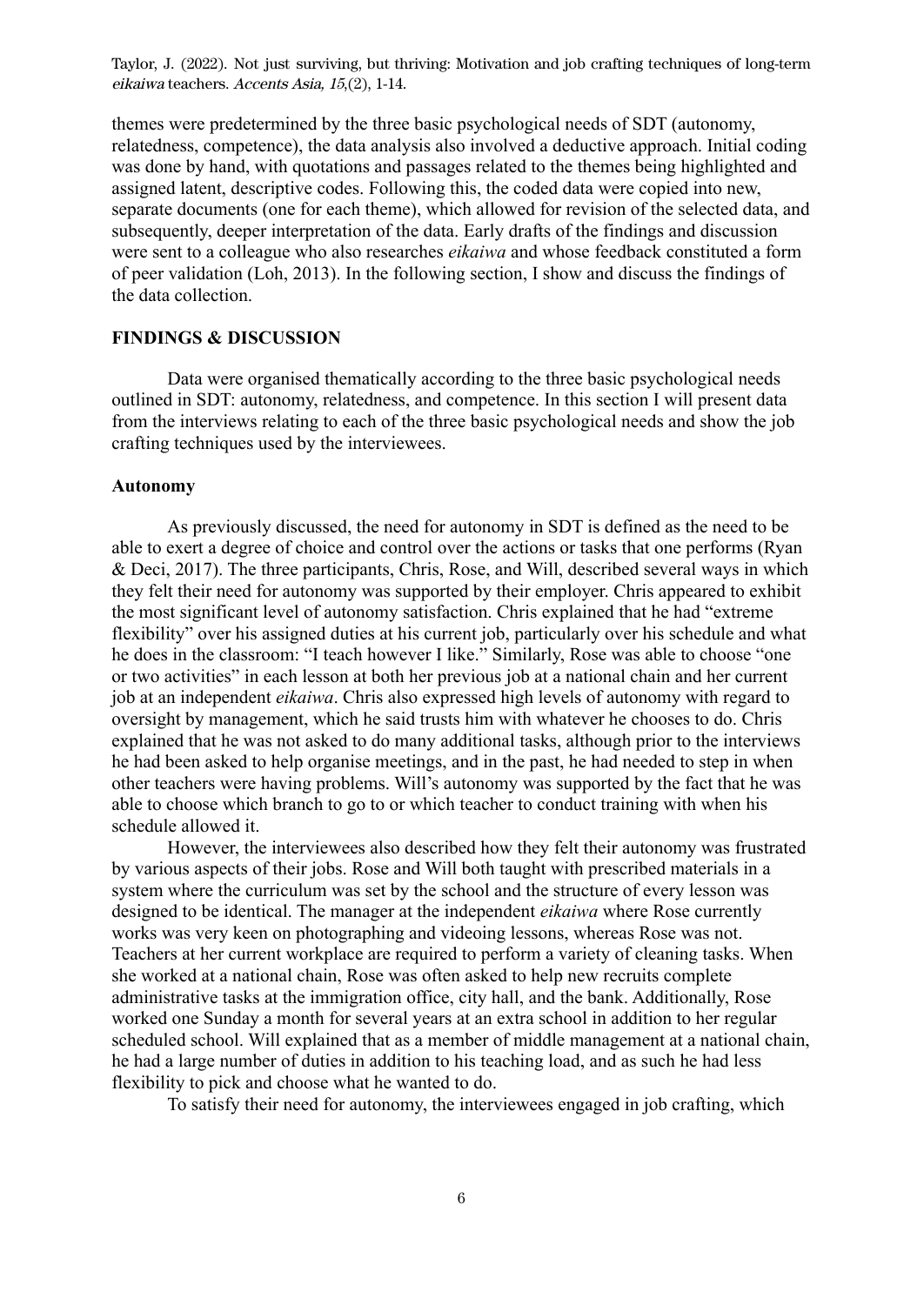most frequently took the form of task crafting (Berg, et al., 2013). One task crafting technique used by Will was adding tasks of his own choosing, but that still benefitted the company. Two examples that he gave were "creating instructor profiles that are displayed in the branches" to improve student knowledge of the teachers, and sending letters to students explaining what precautions the company was taking during the Coronavirus pandemic. Rose and Will both engaged in emphasising certain tasks, particularly in their lessons. As they both taught within the constraints of a prescribed lesson structure and plan, they looked for gaps in which they could assert their autonomy. In Rose's case, this was by choosing activities. In Will's case, it was by changing the method of introducing the target language and adjusting the length of time spent on each section of the lesson. Another method of task crafting is choosing when to perform certain required tasks. Chris explained that he did not have many additional duties and that he was able to refuse politely if he had "a good enough reason," but that he rarely felt the need to do so. Rose was able to choose which cleaning tasks to perform at the independent school, and at the national chain she was able to choose when to take new recruits to complete administrative tasks. Will had a long list of compulsory additional duties but admitted that he did not necessarily do all of them every day; however, he did not refuse outright to do any tasks even if he did not want to do them. By focusing on the tasks they could control and choosing when or how to do them, the interviewees were able to emphasise what they considered to be meaningful about their jobs (Berg, et al., 2013). Emphasising what was meaningful to them also helped to increase their attachment to their jobs and may have contributed to them staying in their position (Wang, et al., 2018).

#### **Relatedness**

Relatedness in SDT refers to the feeling of being connected, valued, and listened to within a social group or community of practice (Ryan & Deci, 2017). All three interviewees felt that their need for relatedness was supported by regular faculty development seminars and on-the-job training. Rose and Will also underwent initial training. These seminars and training sessions helped the interviewees to maintain a connection with colleagues. The participants also felt that their workplaces had a friendly atmosphere. As a member of middle management, Will explained that he received support from his superiors and was comfortable asking for help when he was unable to resolve a problem by himself.

The interviewees expressed numerous ways in which their relatedness need was frustrated. For several years Rose was the only full-time teacher at the independent school, so she felt isolated and not part of a professional community. She also felt that although there was "room to discuss ideas…between some of the teachers," it was mostly restricted to online chat messages. Will stated that although he felt there was professionalism in his workplace, he was unsure if there was a professional community, due to what he perceived to be "separation" between the Japanese staff and foreign teachers, which he often experienced as the person caught in the middle. In contrast to the current managerial regime, Will explained that under previous management, he was often expected to resolve problems by himself and received very little assistance, which left him feeling isolated. Although in this regard his situation has improved, he said "of course from time to time I'm not happy…and I feel a shitload of stress. Always I feel stressed."

The interviewees employed various job crafting techniques to satisfy their relatedness need, particularly a mixture of task and relational crafting (Berg, et al., 2013). When asked to facilitate faculty development sessions at his workplace, Chris asked other teachers to lead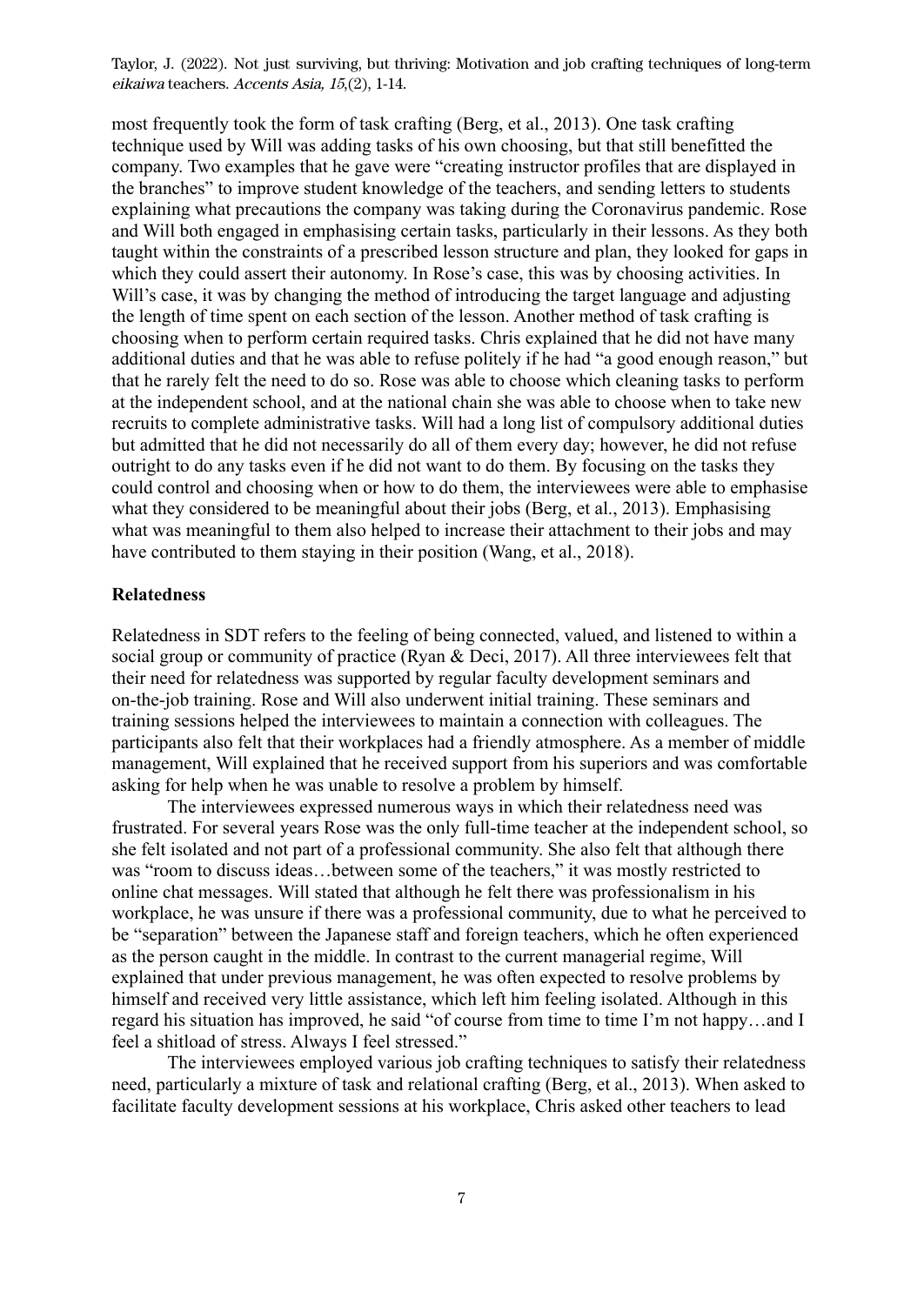sessions based on their own areas of expertise. By redesigning this task in such a way, Chris was able to reduce his own workload and contribute to the continuing professional development of himself and his colleagues by adapting the relationship he had with those colleagues to make it "mutual[ly] empowering" (Fletcher, 1998, cited in Berg, et al., 2013, p. 90). Chris built relationships with a "circle of teacher friends" outside work, in addition to approaching trusted colleagues to discuss teaching on a regular basis, which Rose and Will also did. Another way of building relationships to increase their relatedness need satisfaction was attending seminars at a national professional development organisation for English teachers in Japan (Chris) or joining online professional development groups (Rose). Building relationships is important in avoiding the "major psychological risk" of "depersonalisation" for teachers working outside their country of origin (Falout & Murphey, 2018, p. 227). Relational crafting by building or adapting relationships also contributed to the interviewees' sense of belonging to a community of practice (or multiple communities of practice), which in turn may have strengthened their identity and led them to improve as teachers (Wenger, 1998). Will employed the cognitive crafting technique of focusing perceptions (Berg, et al., 2013) to help him maintain his relatedness and reduce the stress he felt at work, which involved focusing on his reasons for doing the job, namely the fact that his colleagues and family rely on him to do it.

#### **Competence**

The need for competence according to SDT is our need to feel that we are able to perform our job or a task to our own satisfaction (Ryan & Deci, 2017). In contrast to autonomy and relatedness, the interviewees listed many ways their employers supported their need for competence. As mentioned above, all three interviewees participated in training and faculty development. Chris was asked to lead faculty development sessions at his workplace. Rose explained that the administrative worker at the independent school would attend seminars or conferences and then pass on the knowledge he gained. Part of Will's role was to receive training on new courses or lessons and then train other teachers. In order to train others to be good at their job, he needed to be good at his job; in this way, his competence need was fulfilled. Chris and Will both felt that their skillset was recognised by others in the workplace. Rose's competence need was also satisfied by the fact that managers at the national chain she previously worked at had asked her to return on numerous occasions, even many years after she had quit. In terms of class observation, Rose explained that her boss at the independent school regularly attends her lessons and offers verbal and written feedback, often as the lesson is in progress, all of which she appreciates. At the national chain, Rose explained that teachers were observed and evaluated by their manager three times a year, and received a written evaluation report. Additionally, whenever two teachers taught a lesson together, they were required to fill out a short form about their teaching partner. As such, Rose received frequent feedback on her teaching in both workplaces. Will said that teachers at his workplace receive feedback from students at the end of every month, in the form of a numerical score and written comments. Another aspect of his role as a member of middle management is to observe other teachers, which allows him to "pick up new ideas."

When asked about a time when he felt competent in his job, Chris related a story about a lesson that he felt was "normal" but at which the student's mother was also in attendance, and at the end of which she was "super satisfied". In this situation, Chris's competence need was satisfied by seeing the parent of a student respond positively to a set of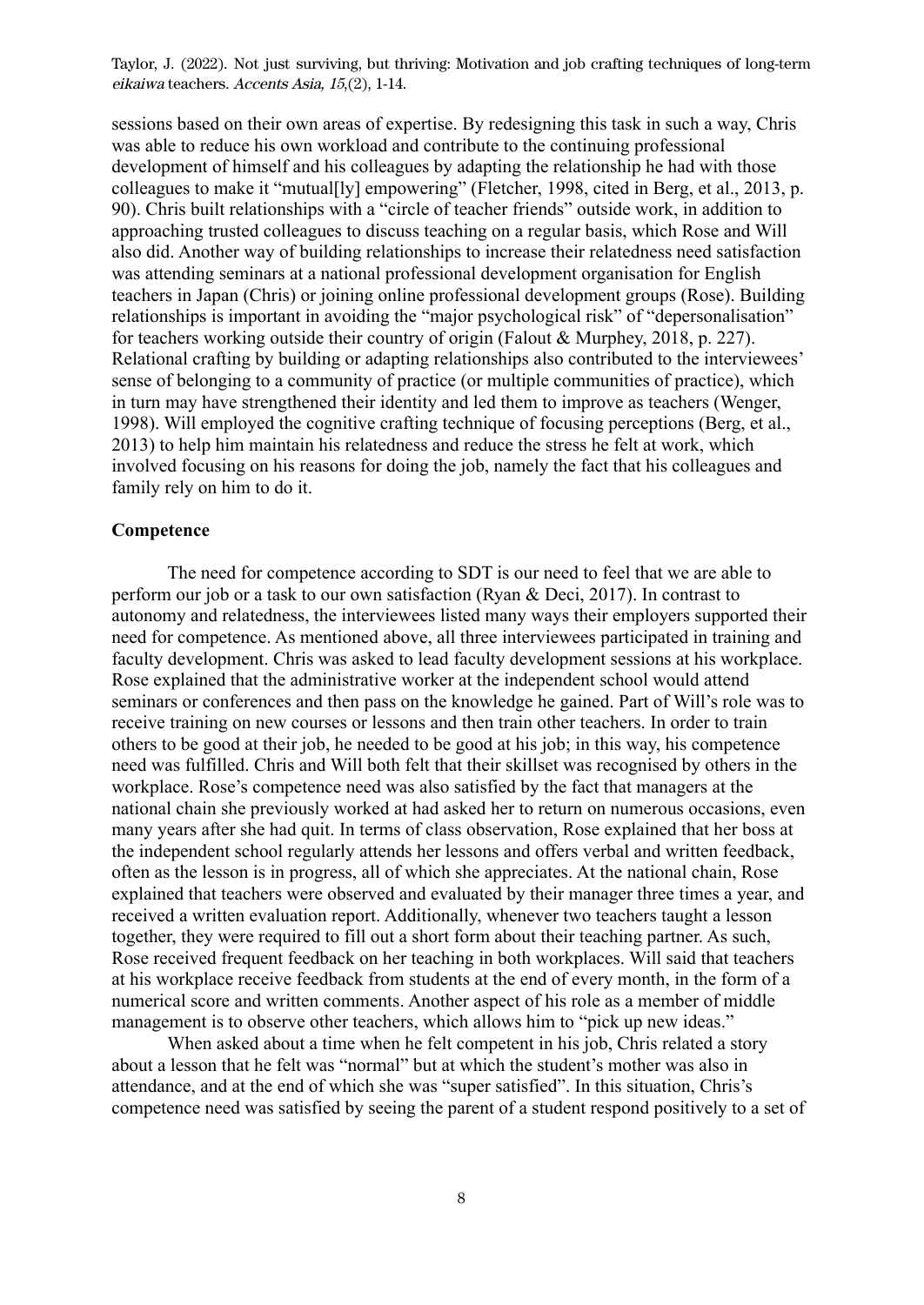activities he felt was routine, thus validating his skills as a teacher. Answering the same question, Rose told two stories. The first story was an event that took place during her time at the national chain, when she was dispatched to do a trial lesson for a nursery school that was a potential client of the national chain. Having never performed such a task before, Rose was nervous, but the lesson was such a success that the nursery school agreed to join the national chain on the condition that Rose be the teacher. The second story was about an occasion at the independent school when she and her boss went to teach at a nursery but her boss forgot all of the teaching materials. Rose said that they managed to salvage the lessons thanks to their experience, and afterwards her boss told her, "probably the only people [in our school] who could do this are you and me," a comment which Rose took as recognition of her ability as a teacher. Receiving direct praise from her boss in this way helped to satisfy Rose's competence need. Will talked more generally about the feeling of satisfaction he gets when he sees a full schedule, or when he compares his schedule or statistics with another teacher and sees that his schedule has more students or his statistics are better. By comparing himself to others, Will was able to feel confident in his ability and experience, and was able to satisfy his competence need.

Despite the support for their competence need, there were also ways in which the need was frustrated. Rose did not feel that her skillset as a teacher was adequately recognised in her current job. She felt that although her boss and the school's administrative worker recognised her capabilities, the other teachers in the school did not "really know all that I'm capable of" and she did not "really know how to explain that to them." This lack of recognition of her experience and skills "kind of annoys" Rose, as she often felt her advice to her less experienced colleagues was being ignored. Will's competence need was frustrated to some extent because nobody observed his lessons, even though he would welcome anyone who requested to do so.

To further satisfy their competence need, the interviewees crafted certain aspects of their jobs. Chris added tasks – actively seeking feedback from students and inviting peers or more experienced colleagues to observe his lessons – to enable him to keep developing as a teacher and simultaneously adapt his relationship with those others. Finally, Will again employed cognitive crafting through focusing perception, in this case by focusing on his view of the teaching side of the job as "not difficult," "pretty easy," and "not hard," thereby boosting his competence need satisfaction.

Overall, the participants expressed varying degrees of satisfaction and frustration of the three basic psychological needs, and employed various job crafting techniques to assert more control over their work, increase their autonomy, relatedness, and competence need satisfaction, and attach more meaningfulness to their job.

#### **LIMITATIONS**

There are limitations to this study. My previous experience of *eikaiwa* and pre-existing relationships with two of the participants, as described in the Positionality section, may have influenced the data collection and analysis. The sample size was small, although the data will be relevant to *eikaiwa* management who want to keep teachers long-term, *eikaiwa* teachers who wish to engage in job crafting and/or those who feel they are experiencing frustration of their basic psychological needs. The participants were all white and classed as "native speakers" of English; therefore, the experiences of long-term *eikaiwa* teachers of other races and/or those who are not classed as "native speakers" of English are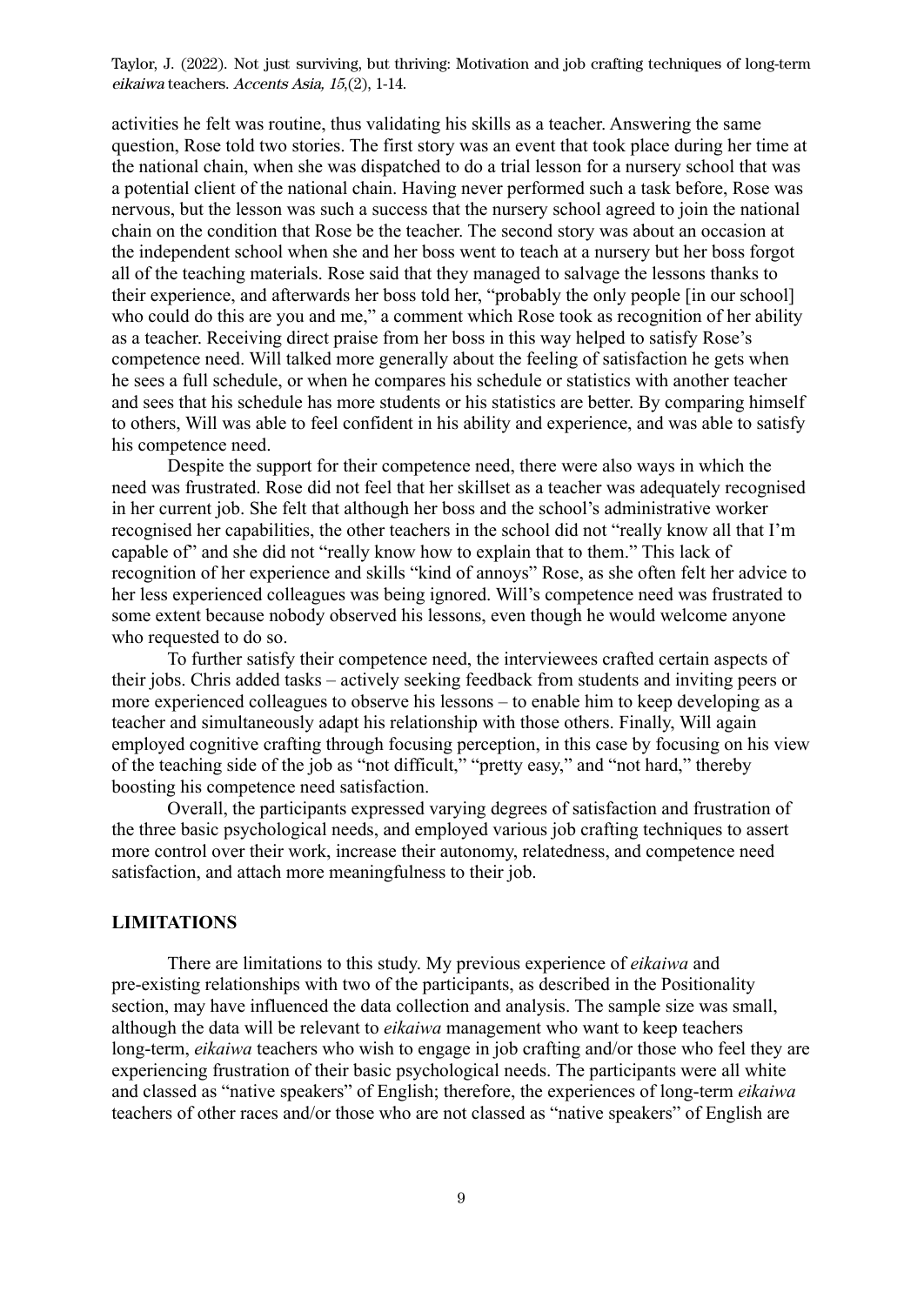not represented in this study. Despite these limitations, the data give an insight into the motivation and job crafting techniques of long-term *eikaiwa* teachers.

#### **CONCLUSION**

This qualitative study investigated the motivation and job crafting techniques of three *eikaiwa* teachers, each with more than a decade's experience in the industry. The findings showed that the participants experienced some frustration of their need for autonomy, relatedness, and competence, but their employers also supported those needs to varying extents. The findings also showed that the participants engaged in a variety of task, relational, and cognitive job crafting techniques to overcome their need frustration. The participants' resourcefulness in employing a variety of job crafting techniques enabled them to perceive their jobs as more meaningful and enjoyable, thereby giving them the motivation and impetus to remain in the *eikaiwa* industry for a long time. To my knowledge, this is the first study to use the SDT framework and job crafting to explore the experiences of teachers in the *eikaiwa* industry. Despite its small scale, this study offers insight into why some teachers stay in the *eikaiwa* industry long-term, and how they motivate themselves to overcome difficulties through job crafting. The findings can be valuable to current *eikaiwa* teachers who are experiencing difficulties at work and/or who wish to remain in the industry long term, as they can provide a guide for professional development. The findings can also benefit *eikaiwa* management or owners who want to retain the services of teachers long term. Further research into the motivation and job crafting techniques of long-term *eikaiwa* teachers would be enlightening.

## **REFERENCES**

- Appleby, R. (2013). Desire in translation: White masculinity and TESOL. *TESOL Quarterly*, *47*(1), 122-147. http://dx.doi.org/10.1002/tesq.51
- Bailey, K. (2006). Marketing the *eikaiwa* wonderland: Ideology, *akogare*, and gender alterity in English conversation school advertising in Japan. *Environment and Planning D: Society and Space, 24*, 105-130. https://doi.org/10.1068/d418
- Berg, J. M., Dutton, J. E. & Wrzesniewski, A. (2007). *What is job crafting and why does it matter?* Michigan Ross School of Business.
- Berg, J. M., Dutton, J. E. & Wrzesniewski, A. (2013). Job crafting and meaningful work. In: B. J. Dijk, Z. S. Byrne, & M. F. Steger (Eds.), *Purpose and meaning in the workplace*. American Psychological Association. 81-104.
- Berg, J. M., Grant, A. M., & Johnson, V. (2010). When callings are calling: Crafting work and leisure in pursuit of unanswered occupational callings. *Organization Science*, *21*(5), 973-994. doi: 10.1287/orsc.1090.0497
- Bossaer, A. (2003). The power of perceptions: A look at professionalism in private language schools in Japan. *JALT Hokkaido Journal*, *7*, 13-23.
- Boyatzis, R. E. (1998). *Transforming qualitative information: Thematic analysis and code development.* Sage.
- Braun, V. & Clarke, V. (2012) Thematic analysis. In H. Cooper, P. M. Camic, D. L. Long, A. T. Panter, D. Rindskopf, & K. J. Sher (Eds), *APA handbook of research methods in psychology, Vol. 2: Research designs: Quantitative, qualitative, neuropsychological, and biological*. American Psychological Association. 57-71.
- Crooks, A. (2010). Problematizing depictions of ELT and its professionals in the media. *Working Papers, 18*. International University of Japan.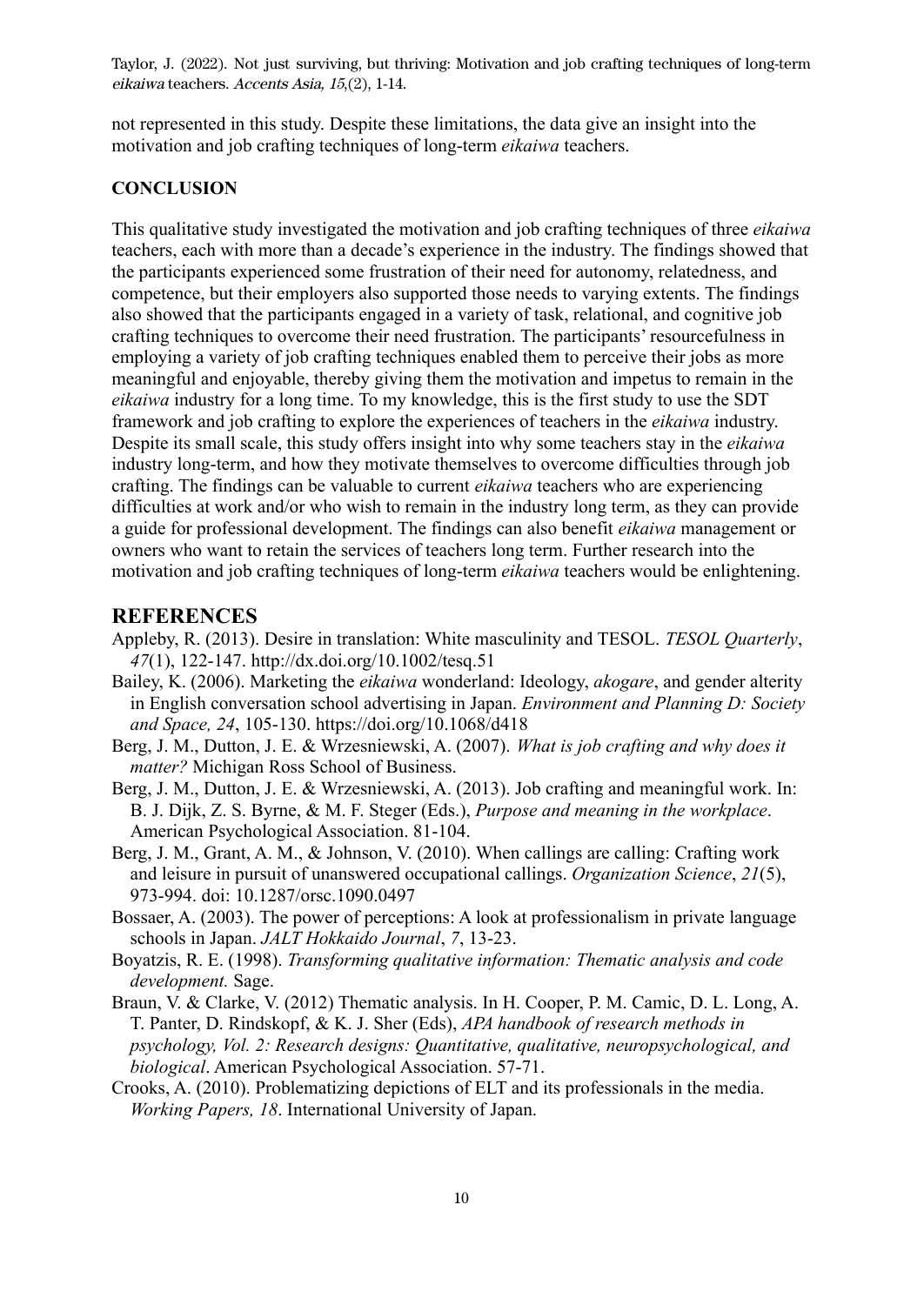- Deci, E. L. & Ryan, R. M. (2000). The "what" and "why" of goal pursuits: Human needs and the self-determination of behavior. *Psychological Inquiry*, *11*(4), 227-268.
- Dörnyei, Z. (2007). *Research methods in applied linguistics*. Oxford University Press.
- Falout, J. & Murphey, T. (2018). Teachers crafting job crafting. In S. Mercer & A. Kostoulas (Eds.), *Language Teacher Psychology*. Multilingual Matters.
- Hashimoto, N. (2020). Foreign enough: Migrant non-native English-speaking teachers in eikaiwa. In D. Hooper & N. Hashimoto (Eds), *Teacher narratives from the eikaiwa classroom: Moving beyond "McEnglish"*. Candlin & Mynard, pp. 51-63.
- Hooper, D. & Hashimoto, N. (Eds.) (2020). *Teacher narratives from the eikaiwa classroom: Moving beyond "McEnglish"*. Candlin & Mynard.
- Loh, J. (2013). Inquiry into issues of trustworthiness and quality in narrative studies: A perspective. *The Qualitative Report, 18*(65), 1-15.
- Lowe, R. J. (2020). Exploring "native speaker" framing in eikaiwa. In D. Hooper & N. Hashimoto (Eds), *Teacher narratives from the eikaiwa classroom: Moving beyond "McEnglish"*. Candlin & Mynard, pp. 32-40.
- McCrostie, J. 2014 (16, June). Harassers exploit Gaba's 'man to man' lesson format. *The Japan Times*. Retrieved from https://www.japantimes.co.jp/community/2014/06/16/issues/

harassers -exploit-gabas-man-man-lesson-format/

McNeil, B. 2019 (15th May). A tale of two ads (and two different sets of eyes). *The Japan Times*. Retrieved from

https://www.japantimes.co.jp/community/2019/05/15/our-lives/tale-two-ads-two-differentsets-eyes/

McNeill, D. 2004 (24th February). McEnglish for the masses. *The Japan Times*. Retrieved from

https://www.japantimes.co.jp/community/2004/02/24/issues/mcenglish-for-the-masses/

METI (Ministry of Economy, Trade and Industry). (2019). *17. Gaikokugokaiwakyoushitsu (Foreign language conversation schools).* Retrieved from

www.meti.go.jp/statistics/tyo/tokusabido/result/result\_1/xls/hv15601j.xls

- Nuske, K. (2014). "It is very hard for teachers to make changes to policies that have become so solidified": Teacher resistance at corporate eikaiwa franchises. *The Asian EFL Journal Quarterly*, *16*(2), 105-131.
- Punch, K. F. & Oancea, A. (2014). *Introduction to research methods in education* (2nd edition). Sage.
- Rodney, L. & Garscadden, N. (2010). *Charisma Man: The even more complete collection*. Treasure Productions.
- Ryan, R. M. & Deci, E. L. (2017). *Self-Determination theory: Basic psychological needs in motivation, development, and wellness*. The Guildford Press.
- Seargeant, P. (2009). *The idea of English in Japan: Ideology and the evolution of a global language*. Multilingual Matters.
- Taylor, J. (2017). Teacher demotivation in a national *eikaiwa* chain in Japan. *Transformation in language education*. JALT.
- Taylor, J. (2020). Exploring teacher demotivation in *eikaiwa* schools in Japan. *Explorations in Teacher Development*, *26*(2), 4-8.
- U. S. Commercial Service. (2015). *The English language education market in Japan*. Retrieved from https://2016.export.gov/japan/build/groups/public/@bg\_jp/documents/ webcontent/bg ip 085646.pdf
- Wang, H-J., Demerouti, E., LeBlanc, P., & Lu, C-Q. (2018). Crafting a job in 'tough times':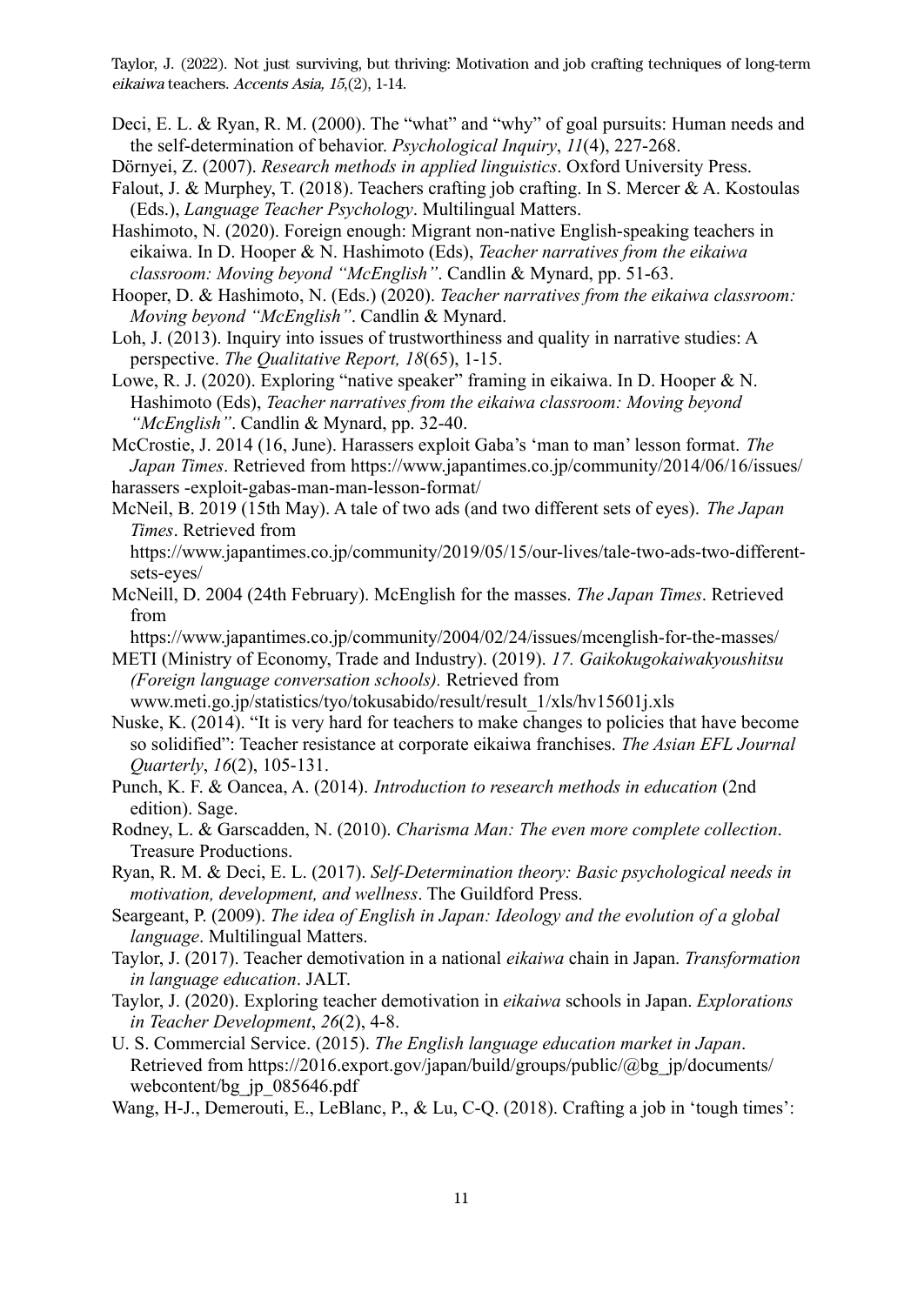When being proactive is positively related to work attachment. *Journal of Occupational and Organizational Psychology*, *91*, 569-590.

- Wenger, E. (1998). *Communities of practice: Learning, meaning, and identity*. Cambridge: Cambridge University Press.
- Wenger-Trayner, E., & Wenger-Trayner, B. (2015). *Communities of practice: A brief introduction*.

http://wenger-trayner.com/wp-content/uploads/2015/04/07-Briefintroduction-to-communiti es-of-practice.pdf

Wrzesniewski, A. & Dutton, J. (2001). Crafting a job: Revisioning employees as active crafters of their work. *The Academy of Management Review*, *26*(2), 179-201. doi: 10.2307/259118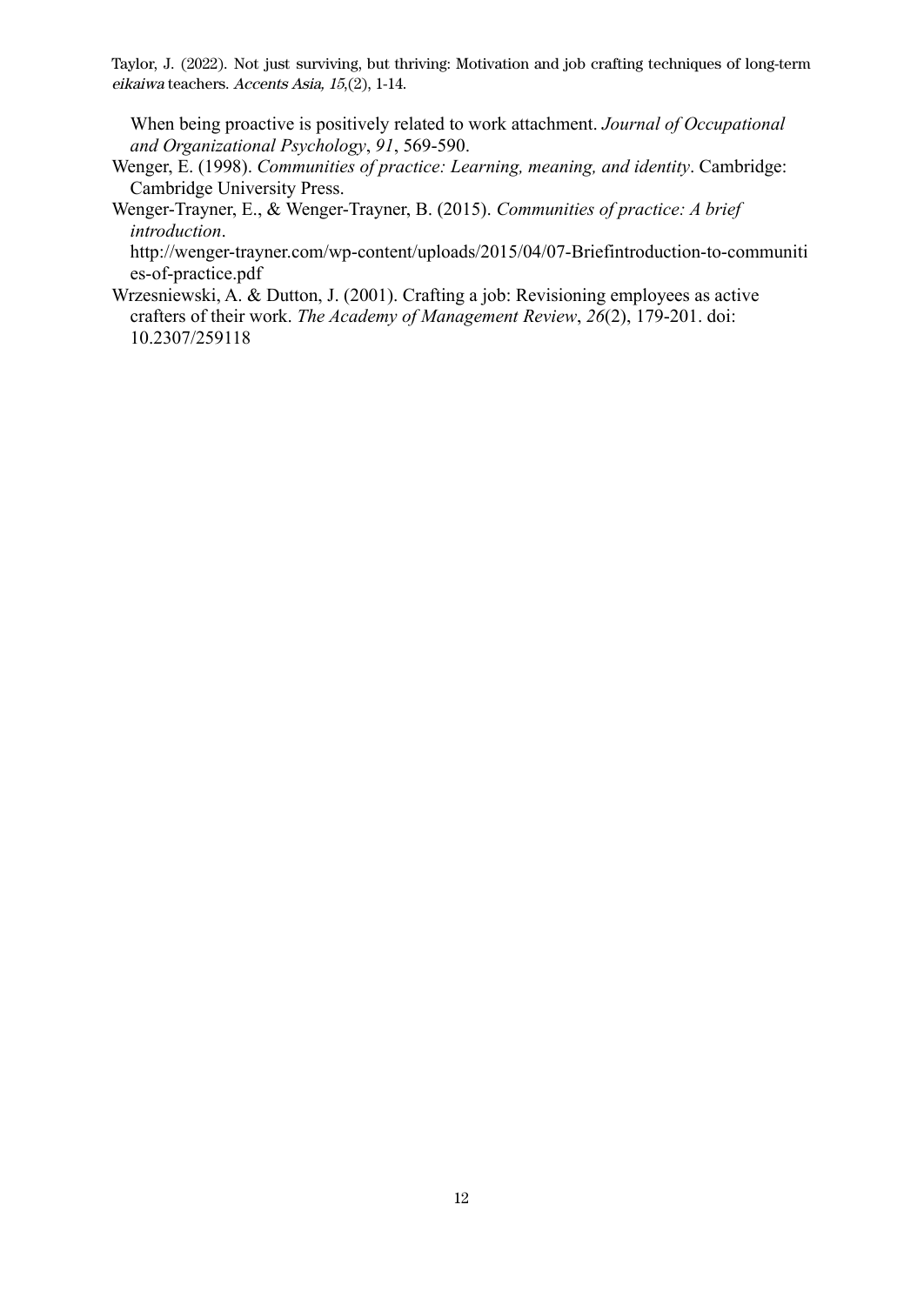# Appendix A: Initial interview guide

### **Autonomy:**

Describe your main duties at work.

What are your assigned duties at work?

How flexible are these assigned duties?  $\rightarrow$  Can you change how and/or when you do them? Do you get any opportunities to choose what tasks you do? (inside and outside the classroom) Do you do any tasks that are not assigned/compulsory? i.e. that you choose to do in addition Are there any assigned/compulsory tasks that you choose not to do? How much oversight do you feel there is in terms of your teaching approach, etc.?

What constraints, if any, do you feel regarding implementing your desired teaching approach?

## **Relatedness:**

Do you feel there is a professional community in your workplace? Is there anyone you speak to about teaching in your workplace? Who do you speak to if you have questions or problems at work? Do you ever feel isolated in your job?

## **Competence:**

Did you receive initial training? Do you receive ongoing training? Do you get assessed/observed/evaluated by peers or superiors? Do you think you could be easily replaced by another teacher? Do you feel your skillset as a teacher is recognized in your workplace? Please tell me about one time where you felt competent in your job.

Why do you keep working in eikaiwa?

## Appendix B: Follow-up interview guides

**Key:** (A) = autonomy, (C) = competence,  $(R)$  = relatedness

**Rose:** (confirm number of years in eikaiwa)

Imagine we're meeting for the first time. What would you say if I asked you, "What do you  $do?$  (Follow up: "What kind of are you?/How do you see yourself?") (A) (C) How much of your workday can you devote to tasks of your choice? (A) What do you do to keep improving and developing as a teacher? (C) Do you ever attend conferences or seminars? (R) (C) Are you a member of any professional associations? (R) Have you ever felt stuck in a rut? If so, how did you get out of it? (C)

**Chris:** (confirm number of years in eikaiwa)

How much of your workday can you devote to tasks of your choice? (A)

Imagine we're meeting for the first time. What would you say if I asked you, "What do you do?" (Follow up: "What kind of  $\qquad$  are you?/How do you see yourself?") (A) (C)

What do you get out of attending things like ETJ events and other conferences or seminars? (R) (C)

You told me about observing and giving feedback to others, but do you ever get feedback or get observed yourself? (C)